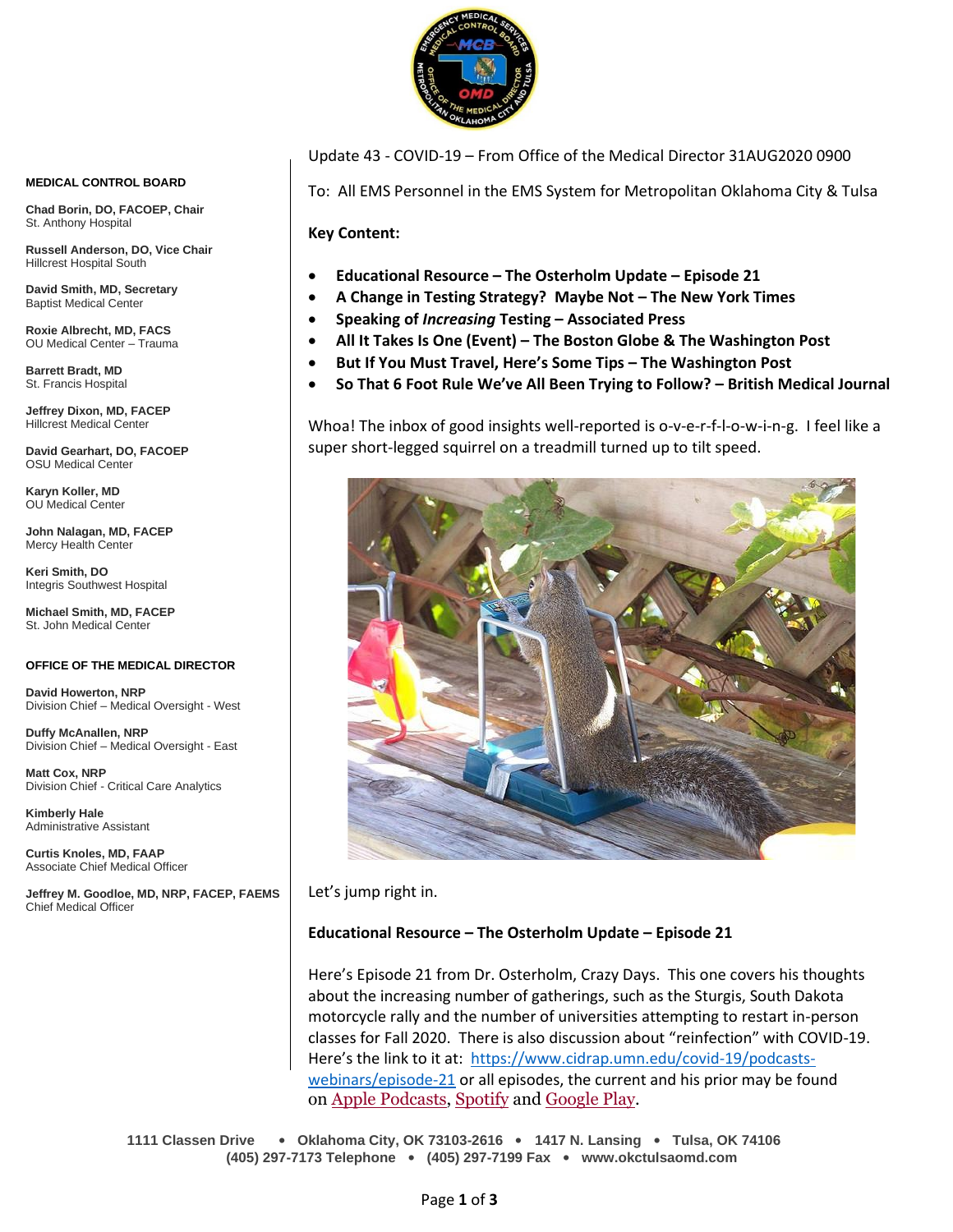# **A Change in Testing Strategy? Maybe Not – The New York Times**

Some of you are likely aware of a yet incompletely explained change in recommended testing for asymptomatic individuals concerned they may have COVID-19. The change is to NOT test these worried folks. As always, these Updates are designated by me a "politics free" zone, so I'll keep intro comments to simply saying this is the link for your own read[: https://www.nytimes.com/2020/08/25/health/covid-19-testing-cdc.html](https://www.nytimes.com/2020/08/25/health/covid-19-testing-cdc.html)

As for Dr. G, I'll be taking that option of "if health care providers or state or local public health officials recommend testing" for any of my patients concerned about exposures.

## **Speaking of** *Increasing* **Testing – Associated Press**

So, with that backdrop, how about making testing even more accessible to folks? Not quite the "do it yourself at home" variety many folks understandably want to see available, but another released testing platform could further increase accessibility of testing within physician offices, urgent care clinics and even within some emergency departments. This test is like rapid pregnancy and strep tests in that it does not require sending it to a medical reference laboratory. It does have limitations, specifically its specificity (and remember, specificity means how accurate its "negative" – in other words, "you don't have COVID-19" – test results are). In fact, the conventional wisdom for now on such a test is that if "positive" then treat as COVID-19 and if "negative" then seek more accurate, traditional lab-based testing for the SARS-CoV-2 virus.

Here's the announcement of Abbott's test, the BinaxNOW™, as reported by the Associated Press: <https://apnews.com/845debd14eda2f8b13f0eb84485c816d>

Of note, there are three other tests, similar in function, on the market, though all are likely in supply to trail demand by healthcare professionals and patients.

# **All It Takes Is One (Event) – The Boston Globe & The Washington Post**

Although it's been seven months (that feel like a decade) since we started this journey, mapped out with these Updates to help us understand it better, there are still "Wow!" reports I come across in research. Check out the impact of one medical industry conference in Boston in February 2020. To be fair, few conceived then what we increasingly know now, but this summary of the extent of viral spread from one gathering is eye opening. To me, it's a reminder warning we must be cautious moving ahead when planning "getting everything back to normal."

Here's this article from *The Boston Globe*: [https://www.bostonglobe.com/2020/08/25/business/biogen-conference](https://www.bostonglobe.com/2020/08/25/business/biogen-conference-likely-led-20000-covid-19-cases-boston-area-researchers-say/)[likely-led-20000-covid-19-cases-boston-area-researchers-say/](https://www.bostonglobe.com/2020/08/25/business/biogen-conference-likely-led-20000-covid-19-cases-boston-area-researchers-say/)

I was going to leave this item with credit to the "hometown" newspaper, but then I came across an article on the same medical conference in *The Washington Post*. This additional report was so well constructed that I'm including it as well: <https://www.washingtonpost.com/climate-environment/2020/08/25/boston-coronavirus-superspreading-event/>

### **But If You Must Travel, Here's Some Tips – The Washington Post**

Travel?????? Did I read the articles I just suggested above? Yes, I did. AND I also know that some of you and your families are weighing travel plans, especially with virtual school more common right now. Also, you or a member of your family may have travel requirements due to work duties. So, especially for those of you for which travel isn't optional, I provide a link to an article in *The Washington Post* that nicely (and accurately) answers some frequently asked travelrelated questions about COVID-19 testing. The subject matter expert is a Massachusetts-based physician who is the President of the International Society of Travel Medicine. Here it is:

<https://www.washingtonpost.com/travel/tips/everything-you-need-know-about-getting-tested-coronavirus-travel/>